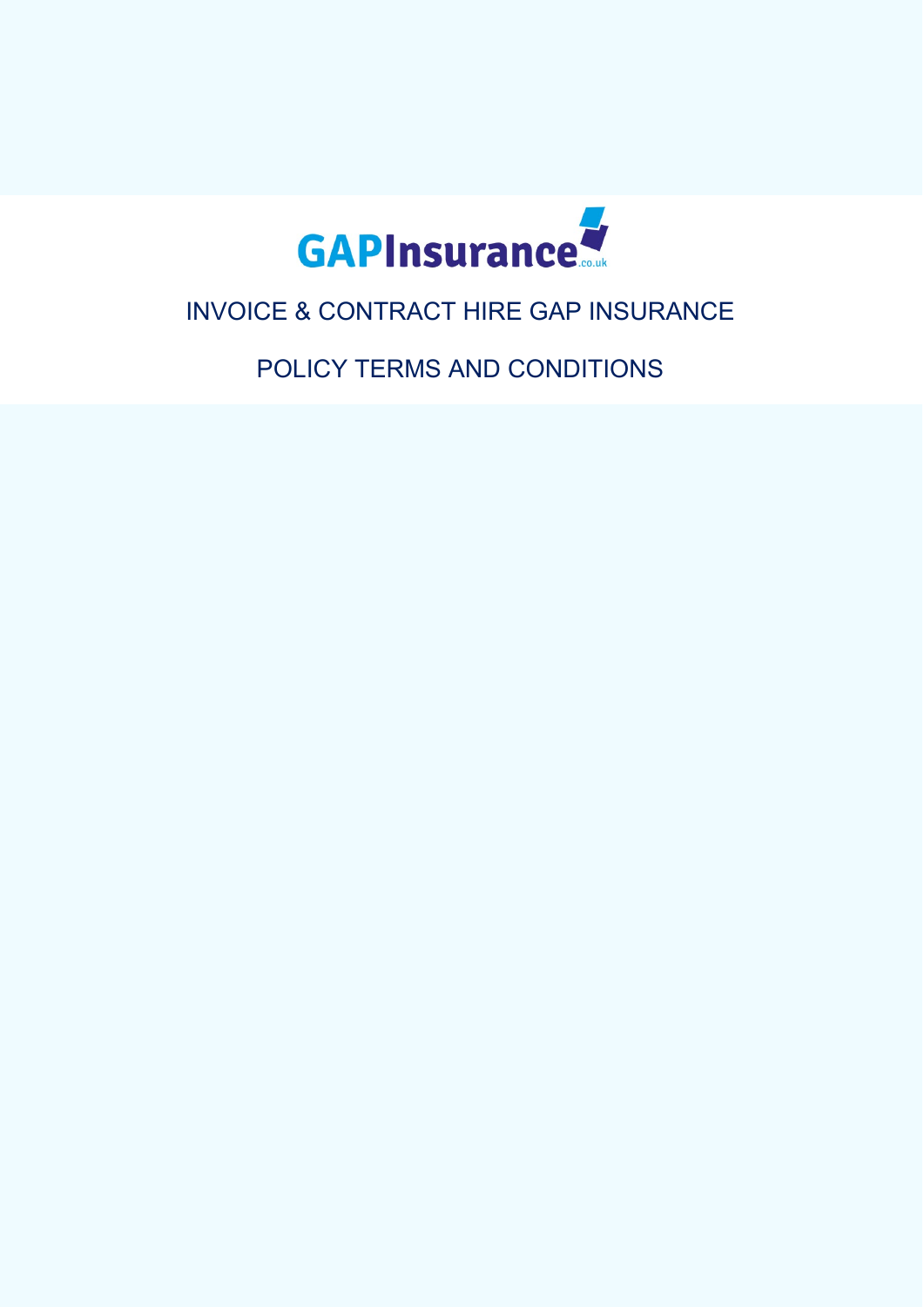# **GAPInsurance**

Invoice & Contract Hire GAP insurance: Terms and Conditions.

# **CONTENTS**

<span id="page-1-0"></span>

| <b><i>CECTION 40 _ DEFINITIONS</i></b> | 10 |
|----------------------------------------|----|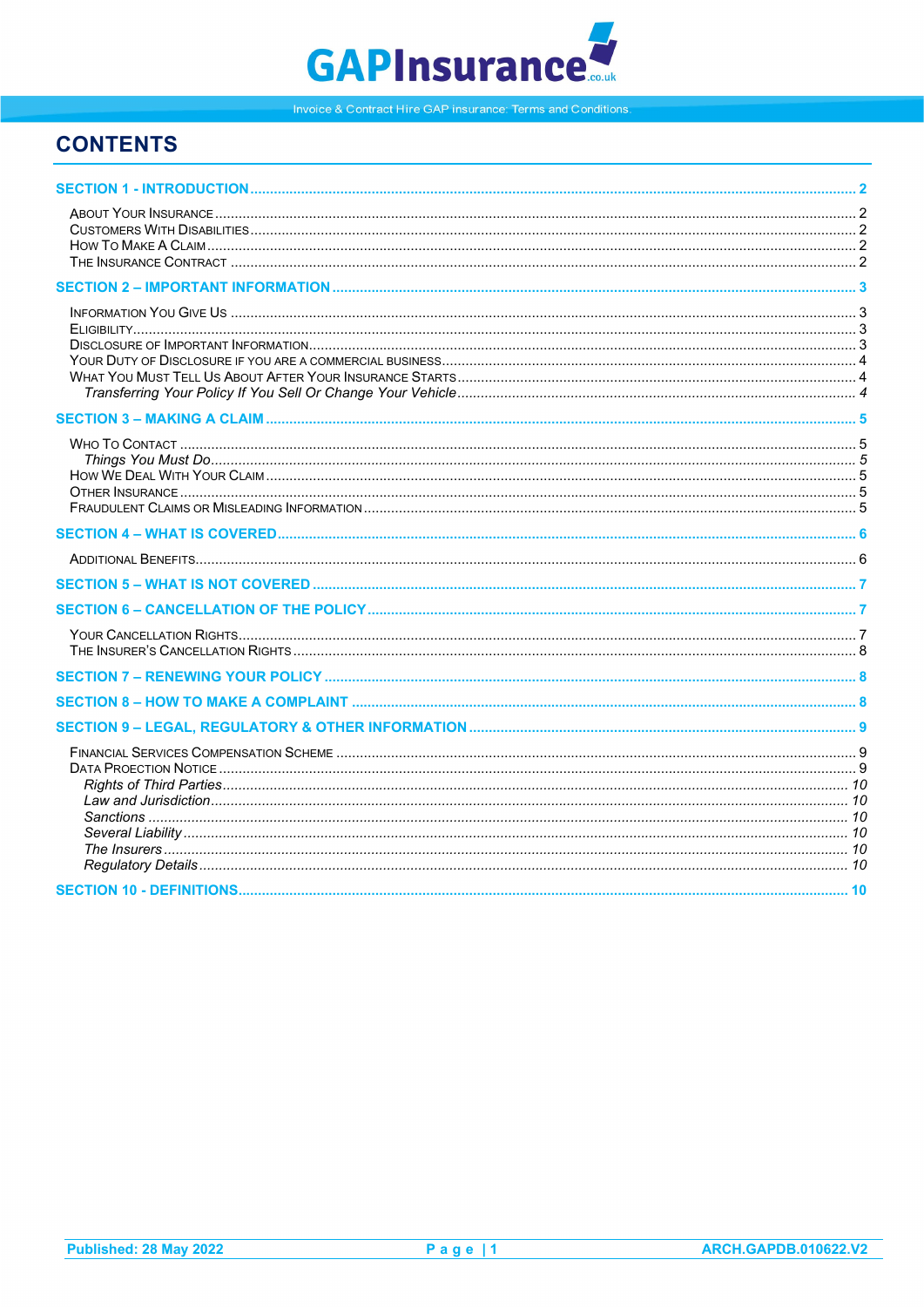

# **SECTION 1 - INTRODUCTION**

# <span id="page-2-0"></span>**About Your Insurance**

Welcome to **your** Guaranteed Asset Protection (GAP) insurance policy.

This insurance is designed to protect **you** from financial loss if **your vehicle** is written off and not replaced by a motor insurer during the **period of insurance**. How this policy works in the event of a claim depends on how **you** purchased or acquired **your vehicle**. This is fully explained under the section "What is Covered" within this Policy Document.

Please take time to read the "Important Information" section of this Policy Document. It tells **you** about things **you** need to check, actions **you** need to take, and things **you** need to tell **us** about once the insurance has started.

This insurance was arranged by **your agent.** The **Programme Administrator** is Virtual Insurance Products Limited. . This policy has been underwritten by Arch Managing Agency Limited (referred to as "**we**", "**us**" or "**our**" in this Policy Document). Arch Managing Agency Limited is authorised by the Prudential Regulation Authority and regulated by the Financial Conduct Authority and the Prudential Regulation Authority. Claims are handled by the **Programme Administrator** on behalf of the insurer.

The date **your** insurance starts and **your period of insurance** are shown on **your Policy Schedule**.

Some words and phrases in this Policy Document and on **your Policy Schedule** will always have the same meaning wherever they appear. To make them easier to recognise when they are being used, they will be shown in **bold type**. They are all listed and explained in the "Definitions" section which can be found at the end of this Policy Document.

All insurance documents and all communications with **you** about this policy will be in English.

### <span id="page-2-1"></span>**Customers With Disabilities**

Please contact the **Programme Administrator** if **you** need any documents to be made available in large print and/or in audio format.

# <span id="page-2-2"></span>**How To Make A Claim**

To make a claim, call the **Programme Administrator** on **0330 111 3998**. Lines are open between 9am and 5pm Monday to Friday (excluding bank holidays). Alternatively, please send an email to info@notifyaclaim.co.uk or write to: Virtual Insurance Products Ltd, The Estate Office, Shadrack, Berry Pomeroy, Totnes, Devon, TQ9 6LR.

**Please Note: You must notify Virtual Insurance Products Limited that your vehicle may be declared a total loss before you accept a claim settlement from a motor insurer.**

### <span id="page-2-3"></span>**The Insurance Contract**

This Policy Document, **your Policy Schedule** and any endorsements are **your** insurance documents and together they make up the contract between **you** and **us**. It is important that **you** read this Policy Document carefully along with **your Policy Schedule** so **you** can be sure of the cover provided and to check that it meets **your** needs.

This Policy Document, **your Policy Schedule**, and any endorsements are issued to **you** by your **agent** on behalf of the **Programme Administrator**, under unique market reference B1201J211435. In exchange for **you** paying the premium amount referenced on **your Policy Schedule**, **you** are insured in accordance with the terms & conditions contained in these documents (and any amendments made to them) for the duration of **your** policy.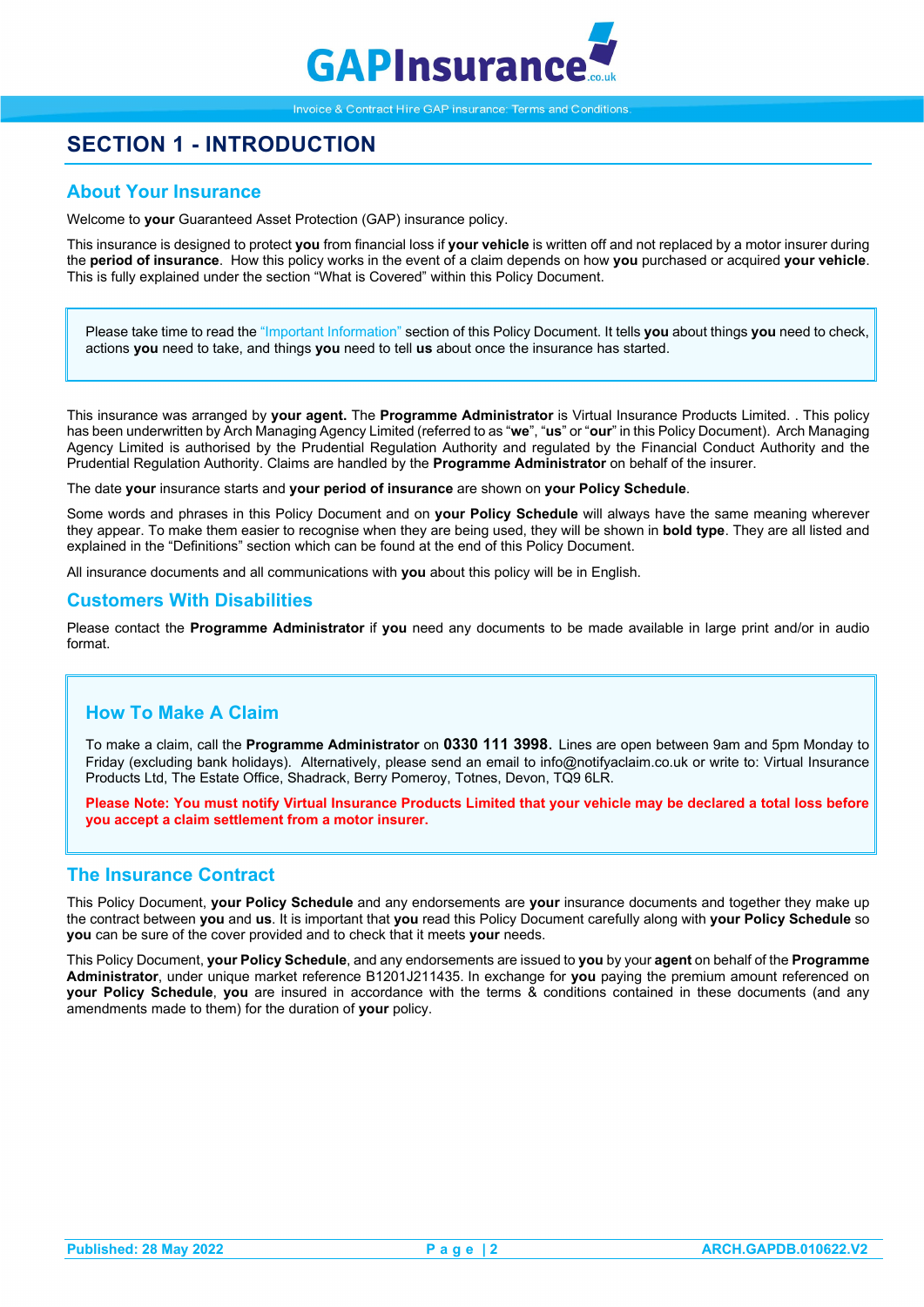

# <span id="page-3-0"></span>**SECTION 2 – IMPORTANT INFORMATION**

It is important that:

- **You** check **your Policy Schedule** to ensure the details are correct and that the cover is as **you** requested;
- **You** check that **you** are eligible for this insurance (see "Eligibility" below);
- **You** check the information **you** have given **us** is accurate (see "Disclosure of Important Information" below);
- **You** notify **your agent** as soon as possible of any inaccuracies on **your Policy Schedule,** or if **you** are not eligible for the insurance; and
- **You** comply with any duties detailed under each section of the Policy Document and under the insurance as a whole.

# <span id="page-3-1"></span>**Information You Give Us**

### <span id="page-3-2"></span>**Eligibility**

When **you** applied for this insurance, **we** asked **you** to confirm that **you** were eligible for cover. The eligibility requirements are as follows:

- 1. **Your vehicle** must be covered by a comprehensive **motor insurance** policy.
- 2. **You** are the owner or registered keeper of the vehicle or named on the **lease/contract hire agreement**.
- 3. **Your vehicle** is under eight years old at the **start date** of this policy.
- 4. **You** have NOT changed **your vehicle** in any way from the vehicle manufacturer's standard specification, unless the vehicle has been modified for mobility purposes. This would include changes to the bodywork, such as spoilers or body kits, changes to the suspension or brakes, and changes affecting performance such as engine management. Graphics applied to **your vehicle** are acceptable.
- 5. **Your vehicle** has not been declared a **total loss** before the **start date** of this policy.
- 6. **Your vehicle** is registered in the UK.
- 7. **You** are a permanent resident in the UK or a UK registered company.
- 8. **The** value of **your vehicle** does not exceed £125,000 at the **start date** of this insurance.
- 9. **Your vehicle** is not a commercial vehicle.
- 10. **Your vehicle** is not being used for rallying, racing, any competitive events or for emergency use or hire (including private hire, taxis and chauffeur) or for driving school tuition.
- 11. A GAP insurance policy is not already in place for **your vehicle.**

### <span id="page-3-3"></span>**Disclosure of Important Information**

In deciding to accept this insurance and in setting the terms and premium, **we** have relied on the information **you** have given **us**, via **your agent**. **You** must take reasonable care to provide complete and accurate answers to the questions **we** ask when **you** take out or make changes to **your** policy. If the information provided by **you** is not complete and accurate:

- **we** may cancel **your** policy and refuse to pay any claim, or
- **we** may not pay any claim in full, or
- **we** may revise the premium, or
- the extent of the cover may be affected.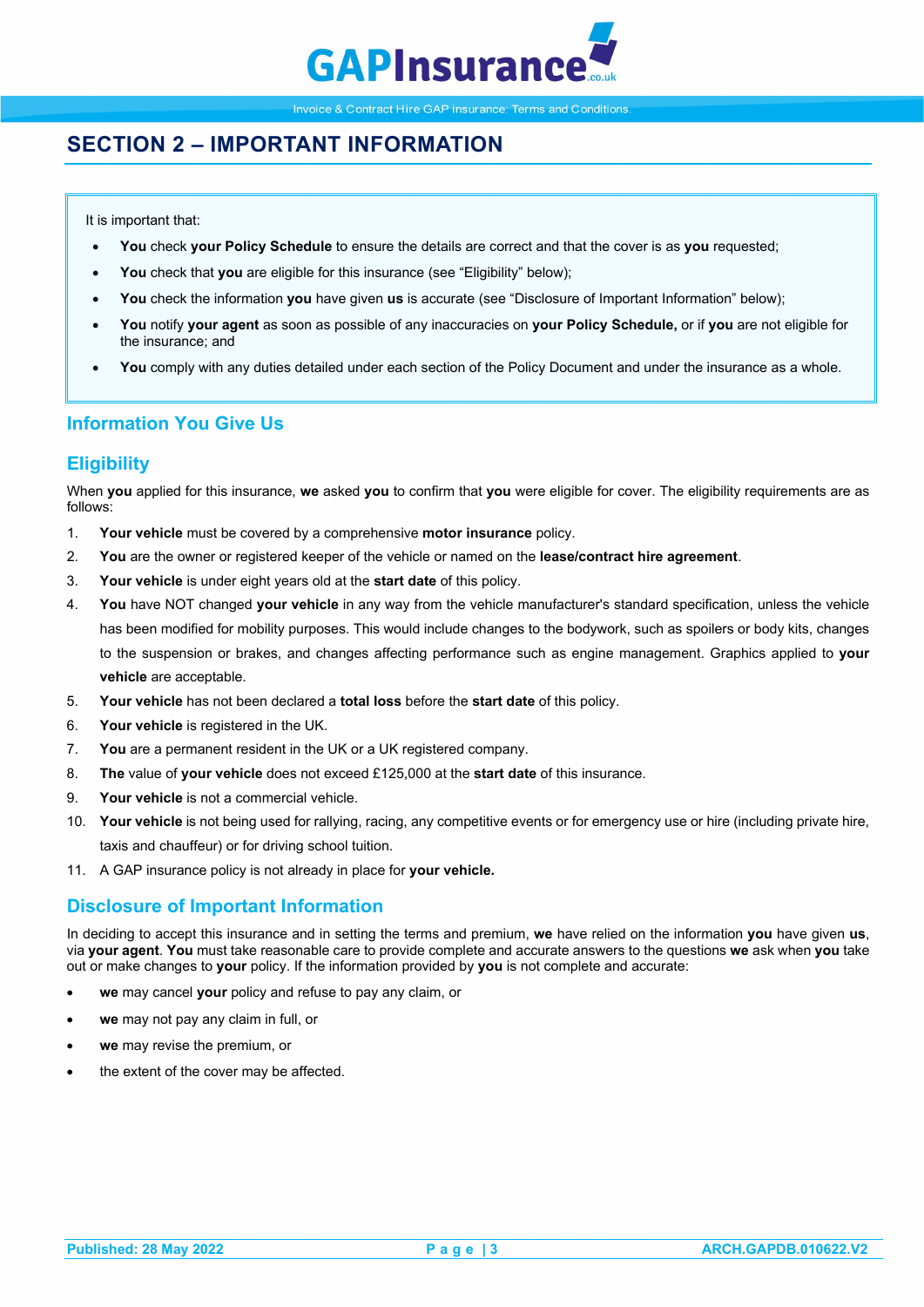

The following Duty of Disclosure section only applies if you are a commercial business.

### <span id="page-4-0"></span>**Your Duty of Disclosure if you are a commercial business**

Under the Insurance Act 2015, **you** have a duty to make a fair presentation of the risk to **us** before this policy starts and when **you**  make any amendment(s) to **your** cover. This means **you** must:

- a) Disclose all material facts which **you** know or ought to know.
- b) Make the disclosure in a reasonably clear and accessible way; and
- c) Ensure that every material representation of fact is substantially correct, and made in good faith.

A "material fact" is information that would influence **our** decision as to whether to insure **you** and if so, on what terms.

For the purposes of the duty of fair presentation, **you** are expected to know the following:

- a) If **you** are an individual (such as a sole trader or an individual partner):
	- what is known to **you** and anybody who is responsible for arranging this insurance; or

If **you** are not an individual (such as a limited company or a partnership):

- what is known to anybody who is part of **your** organisation's senior management (this means those people who play significant roles in the making of decisions about how **your** activities are to be managed or organised), or anybody who is responsible for arranging this insurance;
- b) What should reasonably be revealed by a reasonable search of information available to **you**. The information may be held within **your** organisation, or by any third party (including but not limited to subsidiaries, affiliates, the broker, or any other person who will be covered under the insurance). If the insurance is intended to insure subsidiaries, affiliates or other parties, **you** are expected to have included them in **your** enquiries, and inform **us** if **you** have not done so. The reasonable search may be conducted by making enquiries or by any other means.

If **you** breach **your** duty to make a fair presentation of the risk to **us**, then:

- where the breach was deliberate or reckless, **we** may void this policy and refuse all claims, and keep all premiums paid;
- where the breach was neither deliberate nor reckless, and but for the breach:
	- we would not have agreed to provide cover under this policy on any terms, we may avoid this policy and refuse all claims, but will return any premiums paid;
	- **we** would have agreed to provide cover under this policy but on different terms (other than premium terms), **we** may require that this policy includes such different terms with effect from its commencement, and/or
	- **we** would have agreed to provide cover under this policy but would have charged a higher premium, **our** liability for any loss amount payable shall be limited to the proportion that the premium **we** charged bears to the higher premium **we** would have charged. For example if due to a breach of fair presentation **we** charged a premium of £40.00 but **we** should have charged £80.00, for a claim submitted and agreed at a settlement value of £4,000 **you** will only be paid £2,000*.*

### <span id="page-4-1"></span>**What You Must Tell Us About After Your Insurance Starts**

### <span id="page-4-2"></span>Transferring Your Policy If You Sell Or Change Your Vehicle

If **you** sell or change **your vehicle**, **you** may transfer the remaining **period of insurance** to a replacement vehicle provided **you** continue to meet the eligibility requirements. **You** must notify the **Programme Administrator** prior to **us** accepting the transfer. A new **Policy Schedule** will be issued confirming the replacement vehicle details and the new cover option. Where the replacement vehicle is deemed to be of a higher risk, an additional premium may be required. The **Programme Administrator** will confirm any change to the premium when **you** contact them.

Continuation of cover will only apply from the **start date** shown on the new **Policy Schedule**.

**You** must also tell us about any changes to **your** circumstances such as:

- A change of address;
- A change of name (for example, by marriage);
- If **you** change the way that **you** use **your vehicle** (for example, **you** start using it for business purposes);
- If **you** make any modifications to **your vehicle**; or
- If **you** change **your** registration number to a cherished number plate.

This is not a full list and **you** should contact the **Programme Administrator** if **you** are unsure if **you** should tell **us** about a change in circumstances.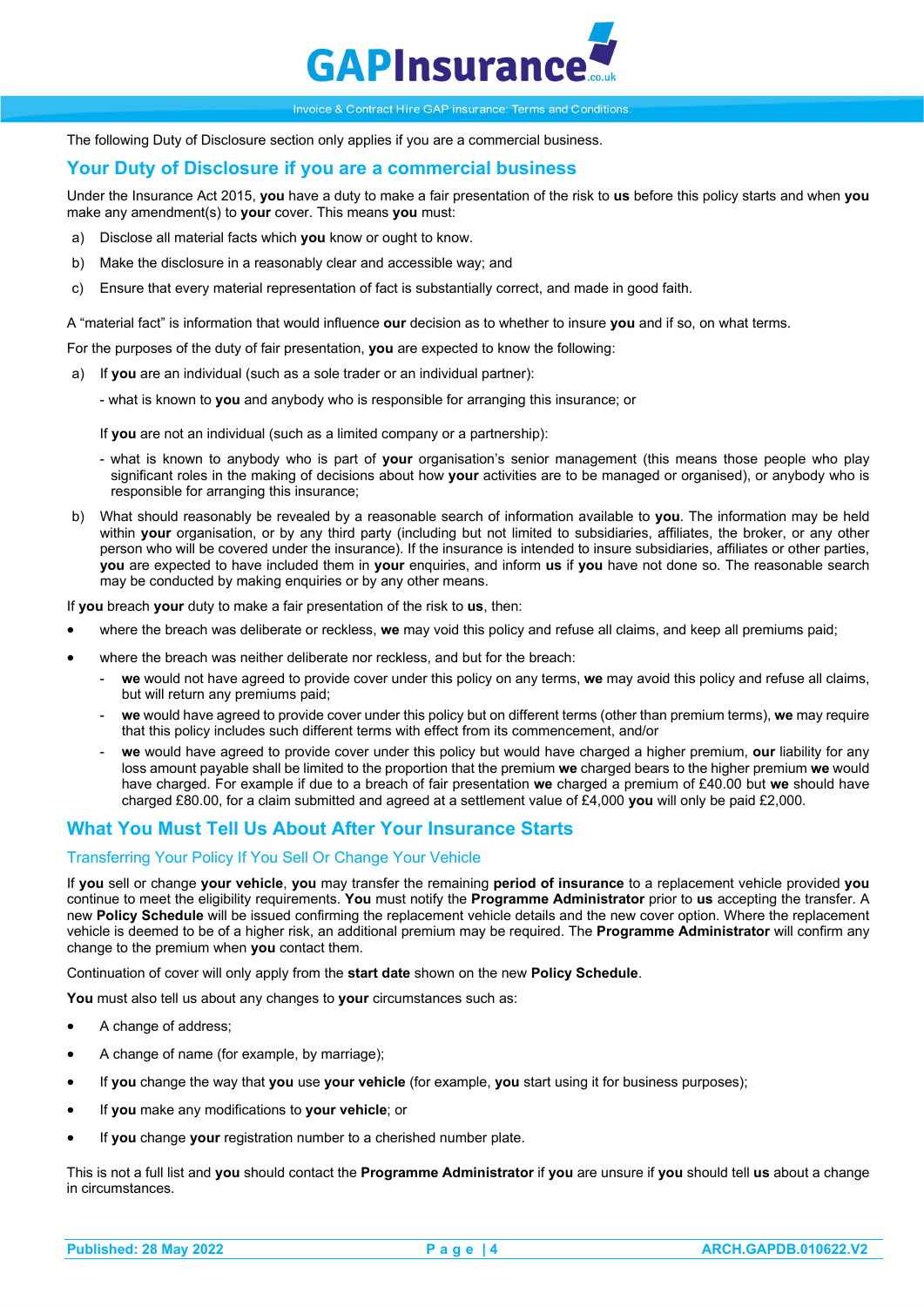

# <span id="page-5-0"></span>**SECTION 3 – MAKING A CLAIM**

### *Before you accept any offer or valuation from a motor insurer, you should notify our claims team.*

# <span id="page-5-1"></span>**Who To Contact**

To make a claim call the **programme administrator** on **0330 111 3998**. Lines are open between 9am and 5pm Monday to Friday (excluding bank holidays). Alternatively, please send an email to info@notifyaclaim.co.uk or write to: Virtual Insurance Products Ltd, The Estate Office, Shadrack, Berry Pomeroy, Totnes, Devon, TQ9 6LR.

### <span id="page-5-2"></span>Things You Must Do

**You** must comply with the following conditions. If **you** fail to do so, **we** may not pay **your** claim or any payment could be reduced.

- All claims must be reported to the claims team as soon as possible and within 90 days of the **total loss** offer. **You** must complete a claim form (in full) and provide at **your** own expense, any information and assistance which the claims team may require in establishing the amount of any payment under **your** insurance.
- You will need to provide supporting documents which may include:
	- proof of the amount of payment of **your total loss** claim;
	- A copy of **your** original vehicle invoice;
	- a copy of **your** motor insurance policy schedule;
	- details of **your** finance agreement/early settlement amount (if applicable);
	- other relevant documents as requested by **us**.
- If **you** do not report **your** claim as soon as possible and within 90 days of the **total loss** offer and this affects the ability of the claims team to fully assess **your** claim and/or keep **our** losses to a minimum, **your** claim may not be paid or may not be paid in full.

### <span id="page-5-3"></span>**How We Deal With Your Claim**

In order to ensure that **you** secure the correct settlement from the motor insurer, the claims team may, with **your** approval, take over the negotiation of **your motor insurance** claim.

### <span id="page-5-4"></span>**Other Insurance**

If, at the time of a valid claim under this policy, there is another insurance policy in force which covers **you** for the same loss or expense, **we** may seek a recovery of some or all of **our** costs from the other insurer. **You** must give **us** any help or information **we** may need to assist **us** with **our** loss recoveries.

### <span id="page-5-5"></span>**Fraudulent Claims or Misleading Information**

**We** take a robust approach to fraud prevention in order to keep premium rates down so that **you** do not have to pay for other people's dishonesty. If any claim under this insurance is fraudulent, deliberately exaggerated, or is intended to mislead, or if any deliberately misleading or fraudulent means are used by **you** or anyone acting on **your** behalf to obtain benefit under this insurance:

- 1. **We** shall not be liable to pay **your** claim;
- 2. **We** may recover, from **you**, any sums paid by **us** in respect of the claim; and
- 3. **We** may, by notice to **you**, treat **your** policy as having been terminated with effect from the time of the fraudulent act and **we** shall therefore not be liable for any loss or claim occurring after the time of the fraudulent act.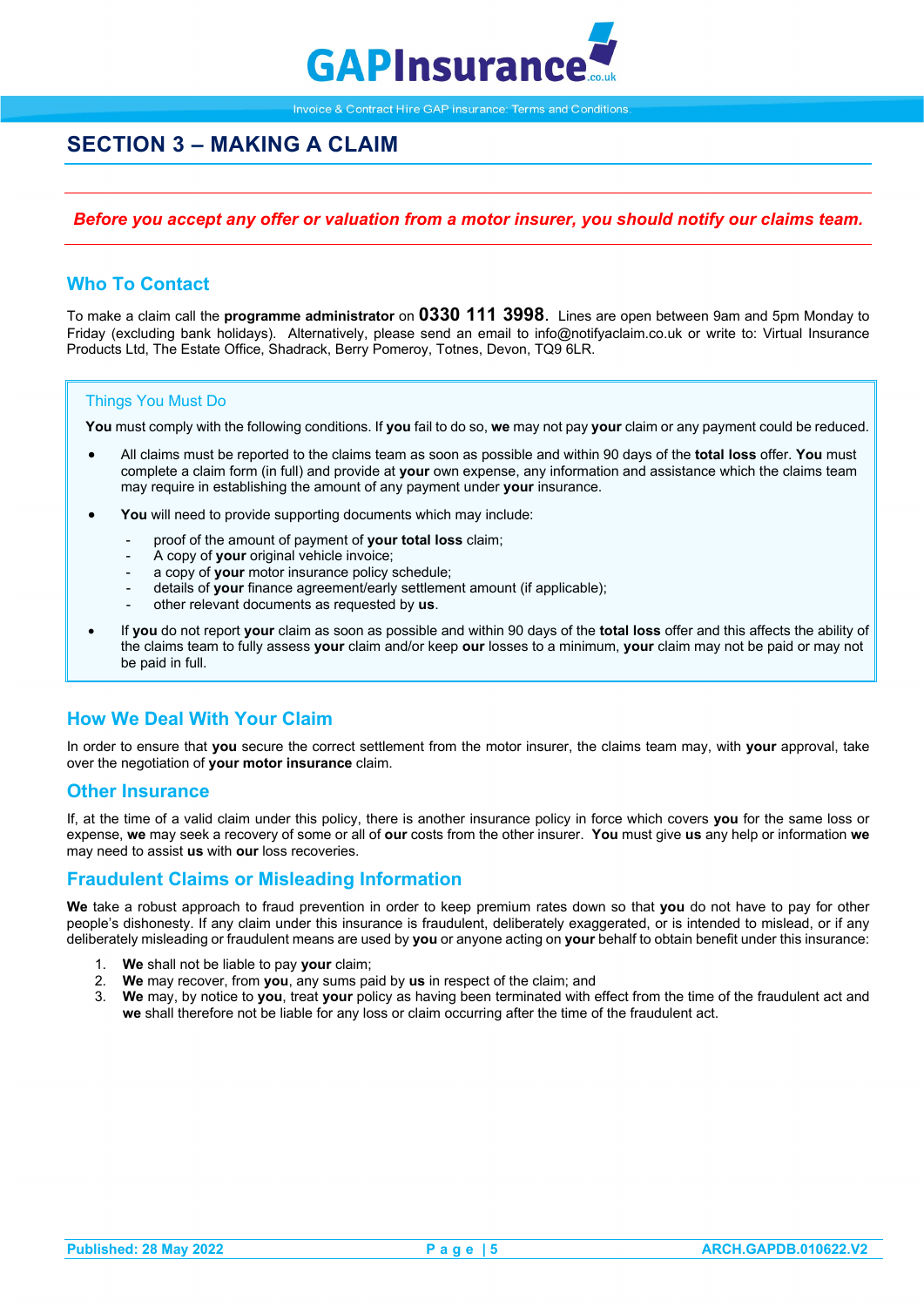

# <span id="page-6-0"></span>**SECTION 4 – WHAT IS COVERED**

Following a valid claim where **your vehicle** is declared a **total loss** by a motor insurer **we** will pay up to the **sum insured** depending on the cover option applicable to **you** at the date of the **total loss** as follows (Please see **your policy schedule** as to which cover applies to **you**):

#### **4.1 Invoice GAP**

This cover is for customers who purchased their vehicle from a vehicle supplier/dealer with their own money or on a **finance agreement.**

**We** will pay the shortfall between the motor insurer's **total loss valuation** and either the **purchase price** of **your vehicle** or, if greater, the **early settlement amount** that you owe under **your finance agreement** up to the **sum insured.**

#### **4.2 Contract Hire GAP**

This cover is for customers who acquired their vehicle on a **lease/contract hire agreement**.

**We** will pay the shortfall between the motor insurer's **total loss valuation** and the **early termination charge** that **you** owe **your lease company** up to the **sum insured**. In addition **we** will cover **your** initial deposit rental paid on **your vehicle** up to the maximum shown in **your policy schedule**. This will form part of the maximum **sum insured**.

**Please Note: If you purchased your vehicle under a finance agreement with the dealer, we will only pay the element of the outstanding balance that relates directly to the price of your vehicle. See the definition of "Early settlement amount" in section 10, Definitions.** 

### <span id="page-6-1"></span>**Additional Benefits**

- **We** will pay up to £250 towards the excess deducted from **your** motor insurer's **total loss valuation** unless it can be recovered from a third party or any other insurance policy. This will form part of the maximum **sum insured**.
- **We** will pay up to £300 towards any vehicle modifications required for mobility purposes. This will form part of the maximum **sum insured**.
- Where **your** claim relates to the **early settlement amount** that **you** owe under **your finance agreement we** will cover **negative equity** within the **early settlement amount** up to the maximum shown in **your policy schedule.** This will form part of the maximum **sum insured.**
- <span id="page-6-2"></span>• If **your vehicle** is an electric vehicle for which the **battery** is subject to a **lease/contract hire agreement we** will pay the shortfall between the motor insurer's **total loss** settlement of the **battery** and the **early termination charge** that **you** owe **your lease company.** This will form part of the maximum **sum insured**.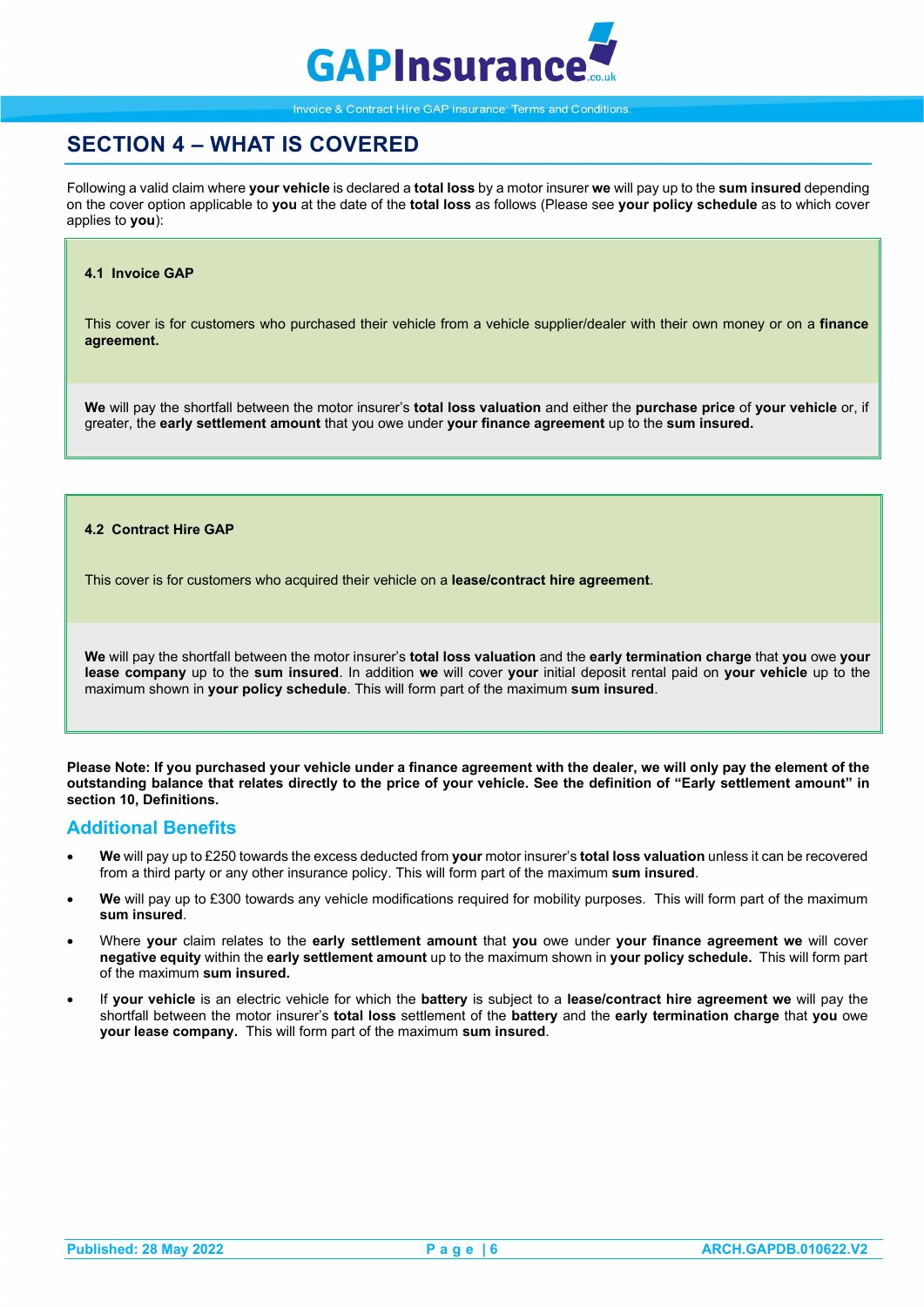

# **SECTION 5 – WHAT IS NOT COVERED**

- Any claim where you have the option to receive **new vehicle provision** under the terms of **your motor insurance policy** in respect of the **total loss** of **your insured vehicle**.
- Any benefit if **you** do not meet the eligibility requirements for this policy (as detailed in the "Important Information" section on page 3 of this Policy Document.)
- Additional costs within the **early settlement amount** for anything other than the **purchase price** of **your vehicle**.
- Any claim where **you** have declined an offer to repair **your vehicle** and asked for the claim to be dealt with on a **total loss** basis.
- Any percentage or monetary amount deducted from the **total loss valuation** because of contributory negligence or due to the condition of **your vehicle.**
- Any recoverable VAT where **you** are VAT registered or part VAT registered.
- Any excess deducted from **your motor insurance total loss valuation** above £250 or if the excess is recoverable from a third party.
- Your vehicle if it is used for hire or rental purposes.
- Any loss of use of **your vehicle** or any other direct or indirect losses (such as travel costs or loss of earnings).
- **Your vehicle** if it is used as an emergency vehicle, for track days, road racing, rallying, pace making, speed testing, any other competitive event, hire (including private hire, taxis and chauffeur) or for driving school tuition.
- **Your vehicle** if it is driven by any person not holding a valid current licence to drive **your vehicle**.
- If the **total loss** was the result of a theft when **your vehicle** was left unoccupied (that is, nobody is inside it) and is left unlocked, with the windows or roof open or with the keys inside or on it.
- Any theft or malicious damage claim which is not accompanied by a valid crime reference number.
- Any **total loss** if the loss or damage to **your vehicle** is caused by an earthquake.
- Any liability **you** have under an agreement or contract unless **you** would have had that liability anyway.
- **Your vehicle** if the **total loss** occurred while the person in charge of the vehicle is convicted of driving under the influence of drink or drugs at the time of an incident, or driving against medical advice.
- Any vehicle that was not manufactured for, or intended to be sold in, the European Union.
- Any vehicle that **you** purchased from a non-VAT registered supplier.
- Any **negative equity** above the amount shown in **your policy schedule**.
- The **salvage value** of **your vehicle** if **you** are not required to transfer the ownership to a motor Insurer.
- **Your vehicle** if the **total loss** occurred when being driven with **your** consent by any person who is not authorised under **your vehicles motor insurance** policy.
- Any loss resulting from war, invasion, acts of foreign enemies, hostilities (whether war be declared or not), civil war, rebellion, revolution, insurrection, military or usurped power, riot or civil commotion, terrorist activity of any kind.
- Any loss resulting from ionising radiation or contamination by radioactivity from any nuclear fuel or from any nuclear waste from the combustion of nuclear fuel.
- **We** won't pay claims that result from any loss, damage, liability, cost or expense caused deliberately or accidentally by the use of or inability to use any application, software or programme, including any computer virus or any computer related hoax.

# <span id="page-7-0"></span>**SECTION 6 – CANCELLATION OF THE POLICY**

# <span id="page-7-1"></span>**Your Cancellation Rights**

**The Cooling off Period - You** can cancel **your** policy within 30 days of the **start date** or, if later, 30 days of the date **you** receive this Policy Document. **We** will refund any premiums **you** have paid as long as **you** have not made a claim and do not intend to make a claim.

**You** can also cancel **your** policy at any other time. If **you** have not made a claim and do not intend to make a claim, **you** will be entitled to a portion of **your** premium back for the unexpired **period of insurance**, less an administration charge of £30.

<span id="page-7-2"></span>Please contact the **Programme Administrator** if **you** wish to cancel **your** policy.

**Published: 28 May 2022 Page | 7 ARCH.GAPDB.010622.V2**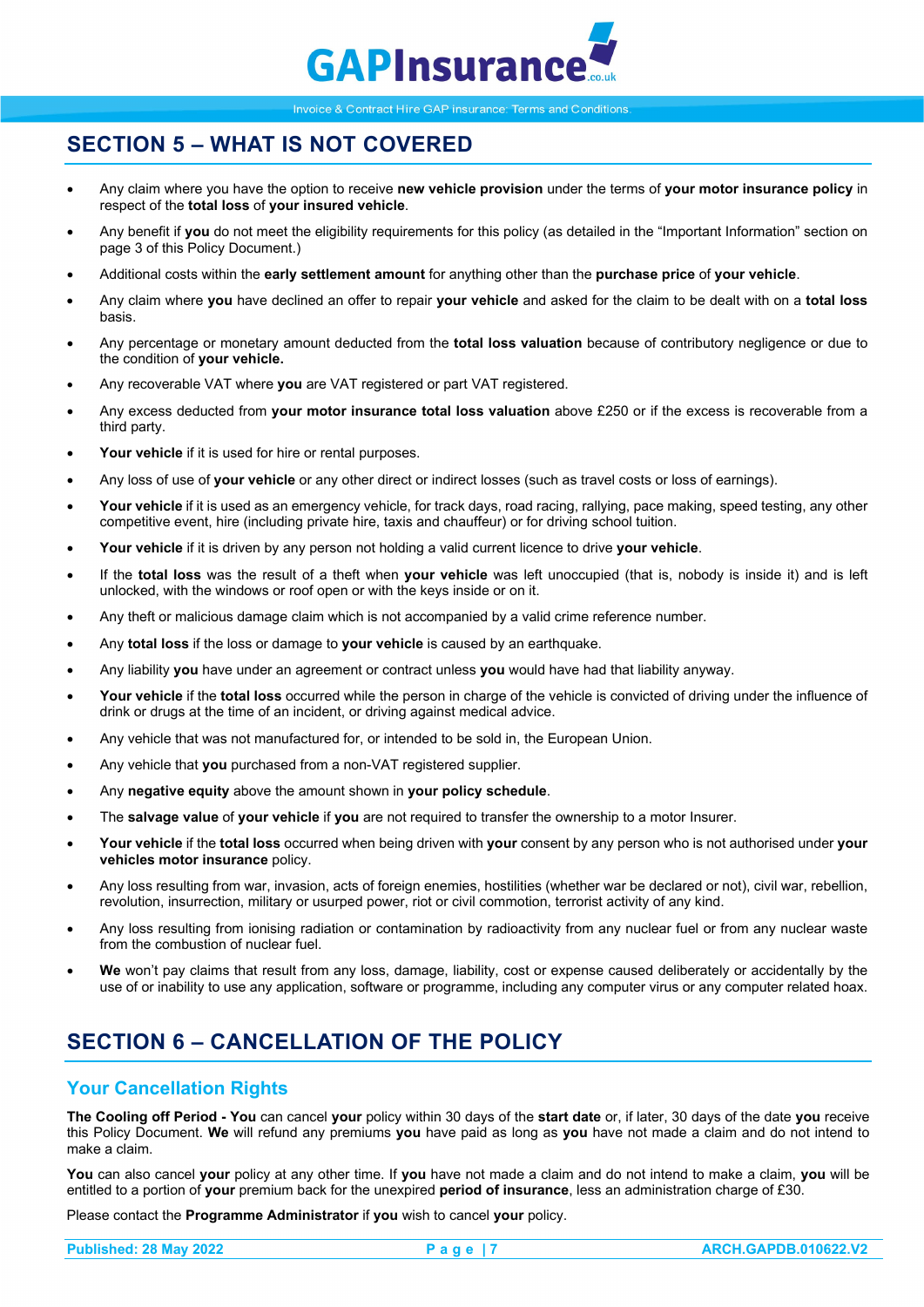

### **The Insurer's Cancellation Rights**

**We** can cancel this insurance by giving **you** 30 days notice in writing. **We** will only do this for a valid reason. Examples of valid reasons are as follows but these are not limited to:

- non-payment of premium in which case cancellation is effective from the date of the start of the **Period of Insurance** this has the same effect as if **you** have never had any cover or protection from this Policy;
- a change in risk occurring which means that **we** can no longer provide **you** with insurance cover;
- non-cooperation or failure to supply any information or documentation **we** request;
- threatening or abusive behaviour or the use of threatening or abusive language.

If this Policy is cancelled then, provided a claim or the possibility of a claim has not been notified to **us you** will be entitled to a refund of any premium paid, subject to a deduction for any time for which **you** have been covered.

# <span id="page-8-0"></span>**SECTION 7 – RENEWING YOUR POLICY**

This policy is non-renewable.

# <span id="page-8-1"></span>**SECTION 8 – HOW TO MAKE A COMPLAINT**

**Our** aim is to provide **you** with a high quality service at all times, although **we** do appreciate that there may be instances where **you** feel it is necessary to lodge a complaint.

If **you** do wish to complain, please note the 3 steps below, along with the relevant contact details for each step.

#### Step 1:

In the first instance, if **your** complaint does not relate to a claim, please direct it to **your agent**.

If **your** complaint does relate to a claim, please direct it to the **Programme Administrator**:

Virtual Insurance Products Limited, The Estate Office, Shadrack, Berry Pomeroy, Totnes, Devon, TQ9 6LR.

Tel: 0330 111 3093 Email: info@insurevip.co.uk

### Step 2:

Should **you** remain dissatisfied with the outcome of **your** complaint from **your agent** or the **Programme Administrator**, **your** legal rights are not affected and **you** may refer **your** complaint to Lloyd's. Lloyd's contact information is:

Complaints at Lloyd's Fidentia House Walter Burke Way Chatham Maritime Kent ME4 4RN

Tel: +44 (0)20 7327 5693 Email[: complaints@lloyds.com](mailto:complaints@lloyds.com) Website[: www.lloyds.com/complaints](http://www.lloyds.com/complaints)

Details of Lloyd's complaints procedure are set out in a leaflet "How We Will Handle Your Complaint", which is available at the website address above. Alternatively, **you** may ask Lloyd's for a hard copy.

#### Step 3:

If **you** remain dissatisfied after Lloyd's has considered **your** complaint, **you** may have the right to refer **your** complaint to the Financial Ombudsman Service. The Financial Ombudsman Service is an independent service in the UK for settling disputes between consumers and businesses providing financial services.

The contact information is: Financial Ombudsman Service Exchange Tower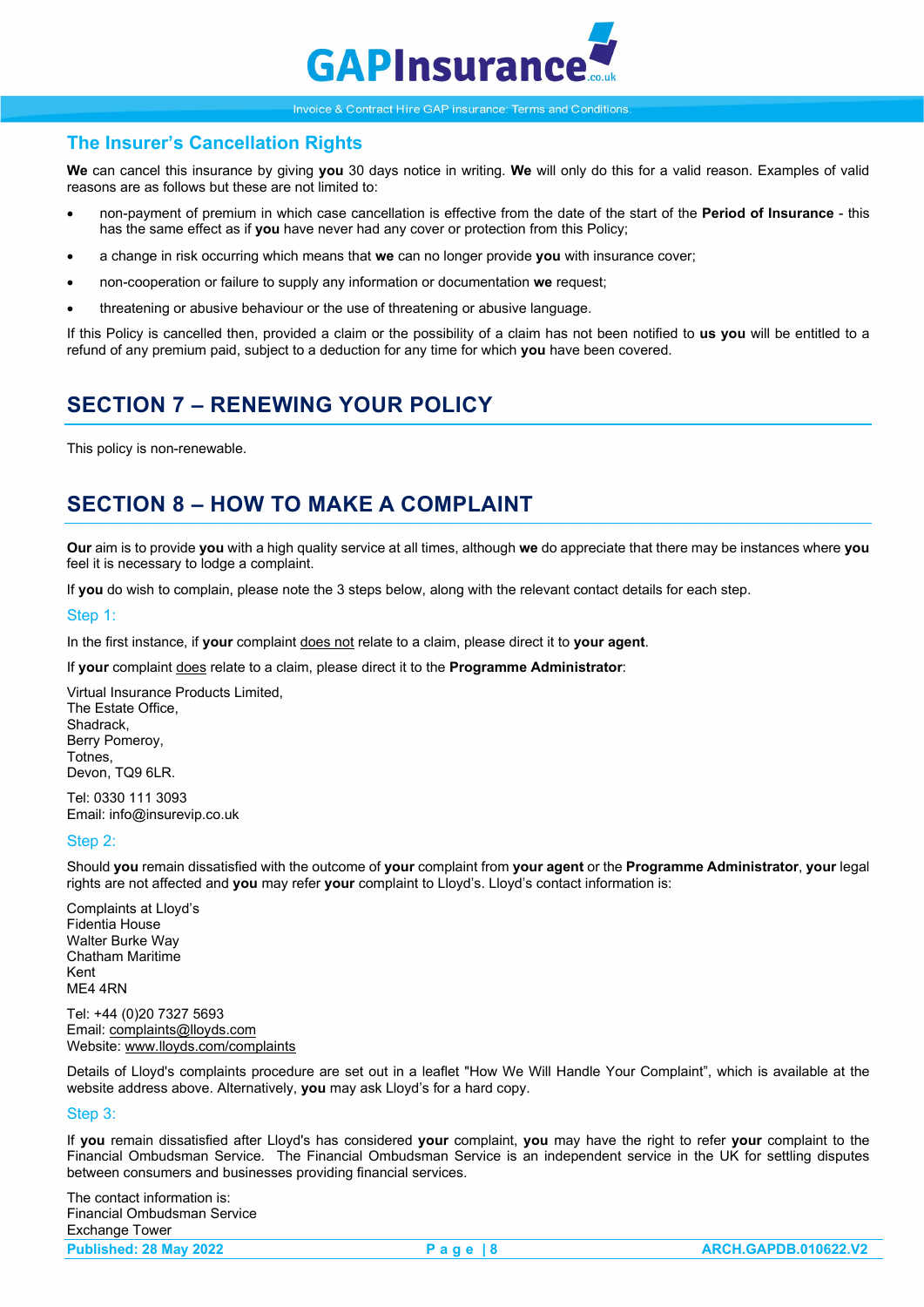

London E14 9SR

Tel: 0800 0234 567 (calls to this number are free on mobile phones and landlines). Tel: 0300 1239 123 (calls to this number cost no more than calls to 01 and 02 numbers). Email[: complaint.info@financial-ombudsman.org.uk](mailto:complaint.info@financial-ombudsman.org.uk) Website: [www.financial-ombudsman.org.uk](http://www.financial-ombudsman.org.uk/)

# <span id="page-9-0"></span>**SECTION 9 – LEGAL, REGULATORY & OTHER INFORMATION**

# <span id="page-9-1"></span>**Financial Services Compensation Scheme**

**We** are covered by the Financial Services Compensation Scheme. **You** may be entitled to compensation from the scheme if **we**  are unable to meet **our** obligation to **you** under this contract. Further information can be obtained from the Financial Services Compensation Scheme, 10th Floor, Beaufort House, 15 St. Botolph Street, London, EC3A 7QU. Tel: 0800 678 1100 (Freephone) or 020 7741 4100. Website[: www.fscs.org.uk.](http://www.fscs.org.uk/)

### <span id="page-9-2"></span>**Data Protection Notice**

**We** are the data controller (as defined by the Data Protection Act 2018 and all applicable laws which replace or amend it, including the General Data Protection Regulation) who may collect and process **your** personal information.

For full details of what data **we** collect about **you**, how **we** use it, who **we** share it with, how long **we** keep it and **your** rights relating to **your** personal data, please refer to **our** Privacy Notice which is available on **our** website <https://www.archcapgroup.com/privacy-policy/>

If **you** do not have access to the Internet, please write to the Group Data Protection Officer (address below) with **your** address and a copy will be sent to **you** in the post.

In summary:

**We** may, as part of **our** agreement with **you** under this contract**,** collect personal information about **you**, including:

- Name, address, contact details, date of birth and cover required
- Financial information such as bank details
- Details of any claim

**We** collect and process **your** personal information for the purpose of insurance and claims administration.

All phone calls may be monitored and recorded and the recordings used for fraud prevention and detection, training and quality control purposes.

**Your** personal information may be shared with third parties which supply services to **us** or which process information on **our** behalf (for example, premium collection and claims validation, or for communication purposes related to **your** cover). **We** will ensure that they keep **your** information secure and do not use it for purposes other than those that **we** have specified in **our** Privacy Notice.

Some third parties that process **your** data on **our** behalf may do so outside of the European Economic Area ("EEA"). This transfer and processing is protected by EU Model Contracts which aim to provide the equivalent level of data protection to that found in the EU.

**We** will keep **your** personal information only for as long as **we** believe is necessary to fulfil the purposes for which the personal information was collected (including for the purpose of meeting any legal obligations).

**We** will share **your** information if **we** are required to by law. **We** may share **your** information with enforcement authorities if they ask **us** to, or with a third party in the context of actual or threatened legal proceedings, provided **we** can do so without breaching data protection laws.

If **you** have any concerns about how **your** personal data is being collected and processed, or wish to exercise any of **your** rights detailed in **our** Privacy Notice, please contact:

Group Data Protection Officer Arch Managing Agency Limited 5th Floor, 60 Great Tower Street London EC3R 5AZ. UK [ArchDPO@archcapservices.com.](mailto:ArchDPO@archcapservices.com) Tel: + 44 20 7621 4500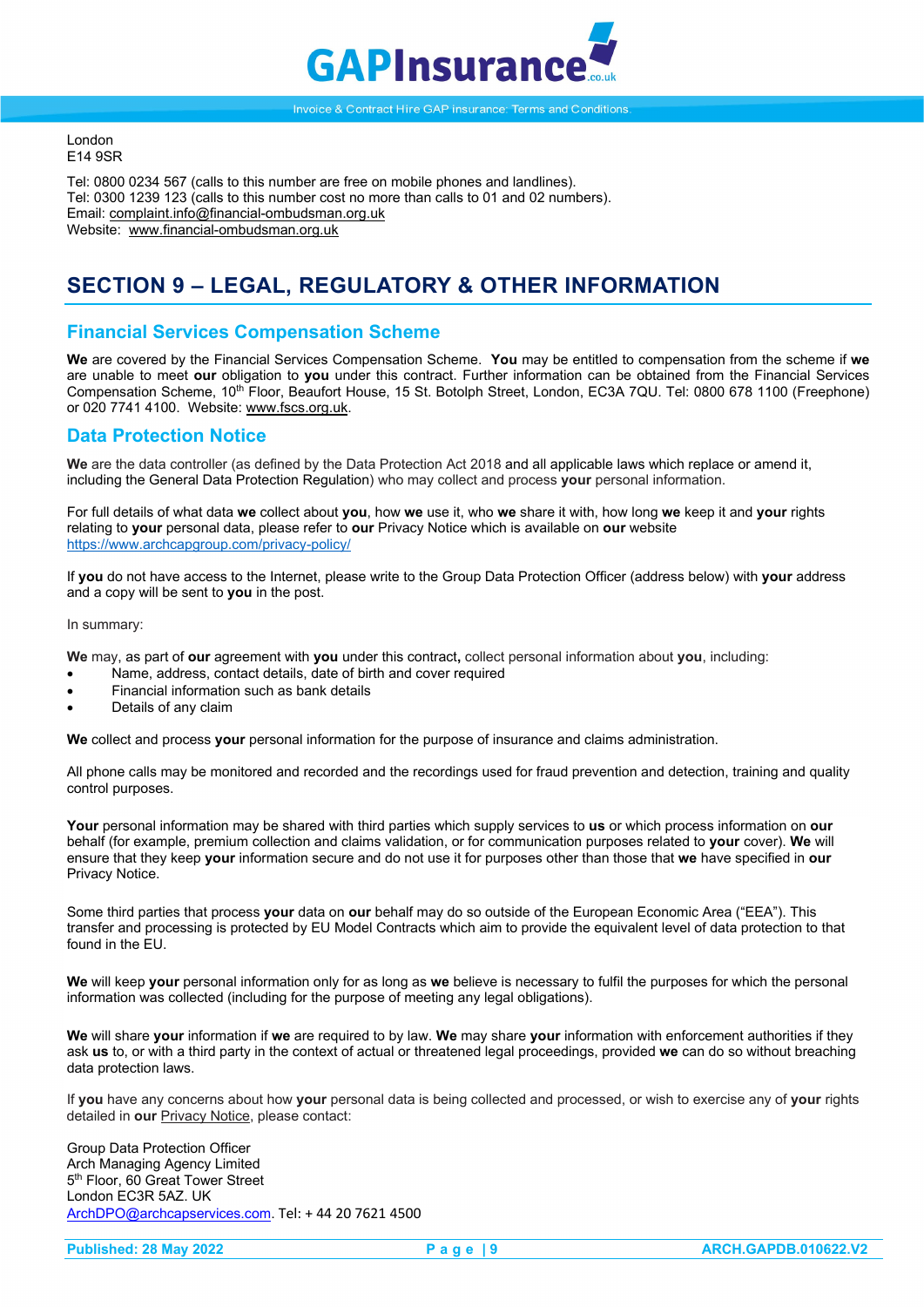

### <span id="page-10-0"></span>Rights of Third Parties

A person who is not a party to this policy has no right under the Contracts (Rights of Third Parties) Act 1999 to enforce any term of this policy but this does not affect any right or remedy of a third party which exists or is available apart from that Act.

For **your** information, the Contracts (Rights of Third Parties) Act 1999 allows a person who is not a party to a contract to be able to enforce that contract if the contract expressly allows him to or if the contract confers a benefit upon him. However the Act will not be applied if the parties make it clear in the contract that the third party does not have the right to enforce it. For further guidance please see www.legislation.gov.uk or contact the Citizens Advice Bureau.

#### <span id="page-10-1"></span>Law and Jurisdiction

Unless specifically agreed to the contrary this policy shall be governed by the laws of England and Wales and subject to the exclusive jurisdiction of the courts of England.

#### <span id="page-10-2"></span>**Sanctions**

**We** shall not be deemed to provide cover and **We** shall not be liable to pay any claim or provide any benefit hereunder to the extent that the provision of such cover, payment of such claim or provision of such benefit would expose **us** to any sanction, prohibition or restriction under United Nations resolutions or the trade or economic sanctions, laws or regulations of the European Union, United Kingdom or United States of America.

#### <span id="page-10-3"></span>Several Liability

The subscribing insurers' obligations under contracts of insurance to which they subscribe are several and not joint and are limited solely to the extent of their individual subscriptions. The subscribing insurers are not responsible for the subscription of any cosubscribing insurer who for any reason does not satisfy all or part of its obligations.

#### <span id="page-10-4"></span>The Insurers

Arch Managing Agency Limited.

#### <span id="page-10-5"></span>Regulatory Details

Arch Managing Agency Limited is registered in England and Wales under company registration number 06948515. Our registered office is 5th Floor, 60 Great Tower Street, London EC3R 5AZ.

Virtual Insurance Products Limited is authorised and regulated by the Financial Conduct Authority. Firm Reference: 307038.

# <span id="page-10-6"></span>**SECTION 10 - DEFINITIONS**

Whenever the following words or expressions appear in bold in this Policy Document, they have the meaning given below.

"**Agent**" **-** Pickles & Burns Ltd t/a GAPinsurance.co.uk who arranged this insurance on **your** behalf.

"**Battery**" – A battery used to power the propulsion of electric vehicles.

"**Date of the incident" -** The date of the incident which resulted in the **total loss** of **your vehicle**.

**"Early settlement amount" -** The amount required at the date of the **total loss** to settle the element of **your finance agreement,** excluding any excess mileage charges, that relates to the **purchase price**. (N.B. If **you** borrowed more than the **purchase price** on the **finance agreement**, **you** will still have an outstanding balance after **we** have settled **your** claim. For example, **you** may have borrowed to pay for insurance premiums, road fund licence, new vehicle registration fee, fuel, paintwork and/or upholstery protection kits and **we** would not pay any outstanding balance relating to such items).

**"Early termination charge" -** The amount due to **your** lease company at the date of the **total loss**, less any rebates, refunds, arrears, maintenance charges, warranty charges, insurance premiums, road fund licence fee, number plates, fuel, paintwork protection applications, excess mileage charges, administration fees, loss of profits and recoverable VAT.

**"Finance Agreement"** – **You** have taken out a credit agreement in the form of a Bank Loan, Credit Card, Hire Purchase (HP), Personal Contract Purchase (PCP) or Lease Purchase to fund the purchase of **your vehicle.** 

"**Lease/Contract Hire Agreement**" - The rental agreement between **you** and the leasing company. The leasing company remains the owner of the vehicle and/or the **battery** during the term of **your** rental agreement with no option for **you** to own **your vehicle**.

**"Motor Insurance"** A comprehensive motor insurance policy for **Your Vehicle** to which **you** are named or eligible to drive.

"**Negative equity**" - Any finance carried over from a previous vehicle or **finance agreement**.

**"New Vehicle Provision"** means where **you** are eligible for a new vehicle under the terms of **your Motor Insurance** Policy in the event of a **total loss**.

**"Period of insurance" -** The period stated on **your Policy Schedule**.

**"Policy Schedule" -** The document that names **you** as the policyholder. **We** will replace **your Policy Schedule** whenever **you** make any changes to the policy.